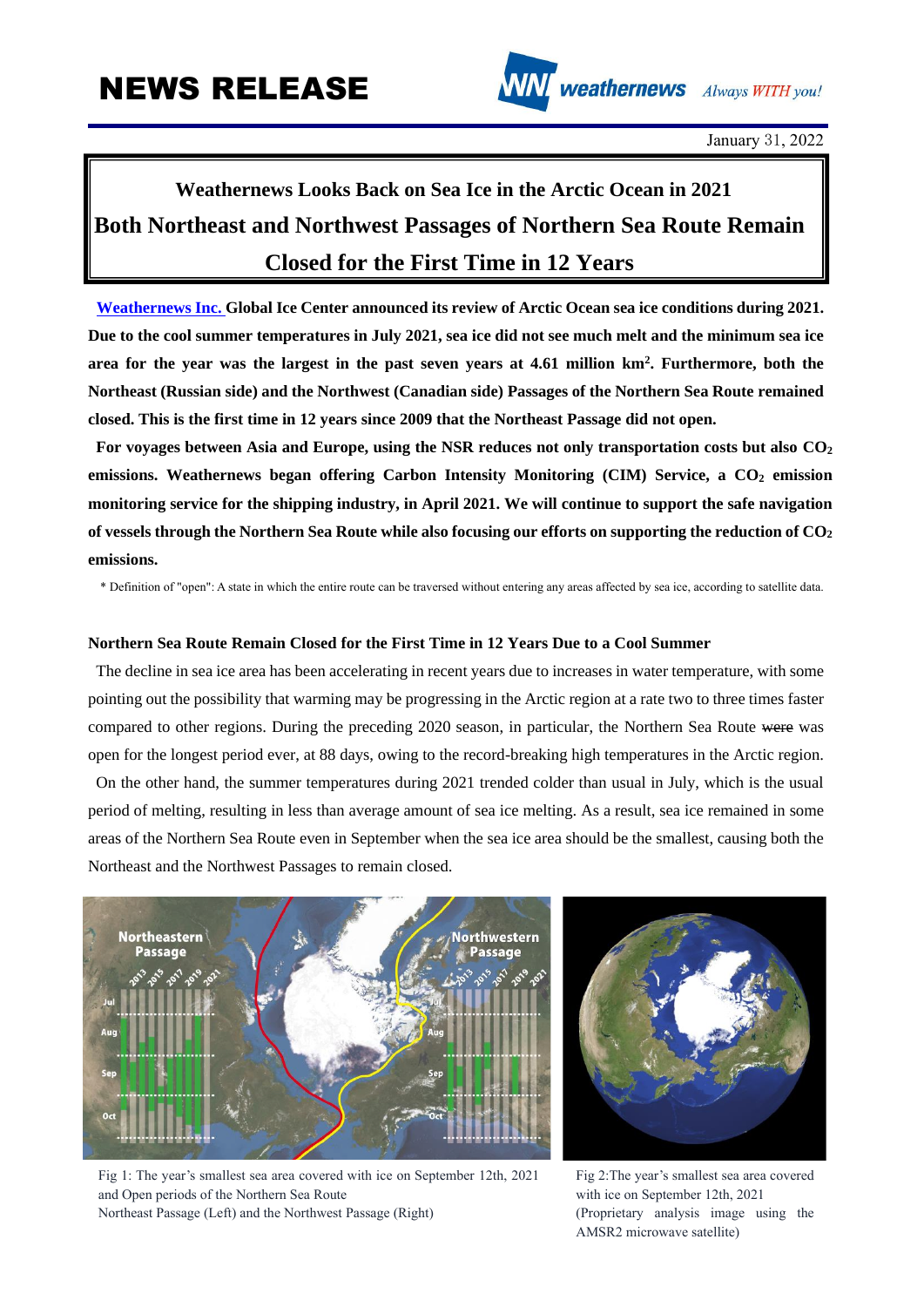This is the first season in 12 years, since 2009, that the Northeast Passage did not open. For the Northwest Passage, this was the second consecutive year that it failed to open due to sea ice persisting along the Passage. The minimum Arctic Ocean sea ice area for the year was  $4.61$  million  $km^2$ , the largest recorded in the past seven years.



**Minimum areas of Arctic Ocean sea ice in the summer period (in ascending order)**

**Area of Arctic Ocean sea ice extent (yearly minimum value) ※Largest order for the past 7 years**  $1st$  **461million**  $km^2$ **(2021)** 2nd  $\vert$  447million km<sup>2</sup> (2017)  $3rd \frac{446 \text{million km}^2}{2}$ (2018) 4th  $\left| \right|$  426 million km<sup>2</sup> (2015) 5th  $\vert$  402million km<sup>2</sup> (2016) 6th  $\frac{1}{396}$  396 million km<sup>2</sup> (2019) 7th  $\vert$  355million km<sup>2</sup> (2020)

200 JAN FEB MAR APR MAY JUN JUL AUG SEP OCT NOV DEC Fig 3:Changes in the area of sea ice extent since 2012

(by year)

The numbers are recalculated using the latest methodology, and some years may differ from previously published press releases.

## **Contributing to Environmental Measures through Visualization of CO<sup>2</sup> Emissions and Support of Safe Navigation through Northern Sea Route**

In order to achieve greenhouse gas (GHG) reduction targets, the International Maritime Organization (IMO) adopted the carbon intensity indicator (CII) rating scheme in June 2021 as a new regulation applicable to large ocean-going vessels. As a result, the environmental performance of a vessel will be evaluated on the basis of its annual energy efficiency starting in 2023, making fuel-economy improvement measures imperative for ship owners and ship management companies.

Weathernews began offering Carbon Intensity Monitoring (CIM) Service, a CO<sub>2</sub> emission monitoring service for the shipping industry, in April 2021. By combining the CIM Service with our traditional OSR (Optimum Ship Routeing) Service for the selection of optimum routes, we support the environmental measures of the shipping industry through digital technologies by realizing, among other things, ecocentric voyages and visualization of the resulting reduction in emissions.

Given the adoption of the new rating scheme, it is believed that the use of the Northern Sea Route, which can reduce CO<sub>2</sub> emissions, will continue to increase. Meanwhile, even though Arctic Ocean sea ice is on a declining trend, sea ice remaining along the coast due to seasonal weather conditions, as was the case this year, can pose the risk of accidents. In order to support safe navigation through the Northern Sea Route, Weathernews will continue